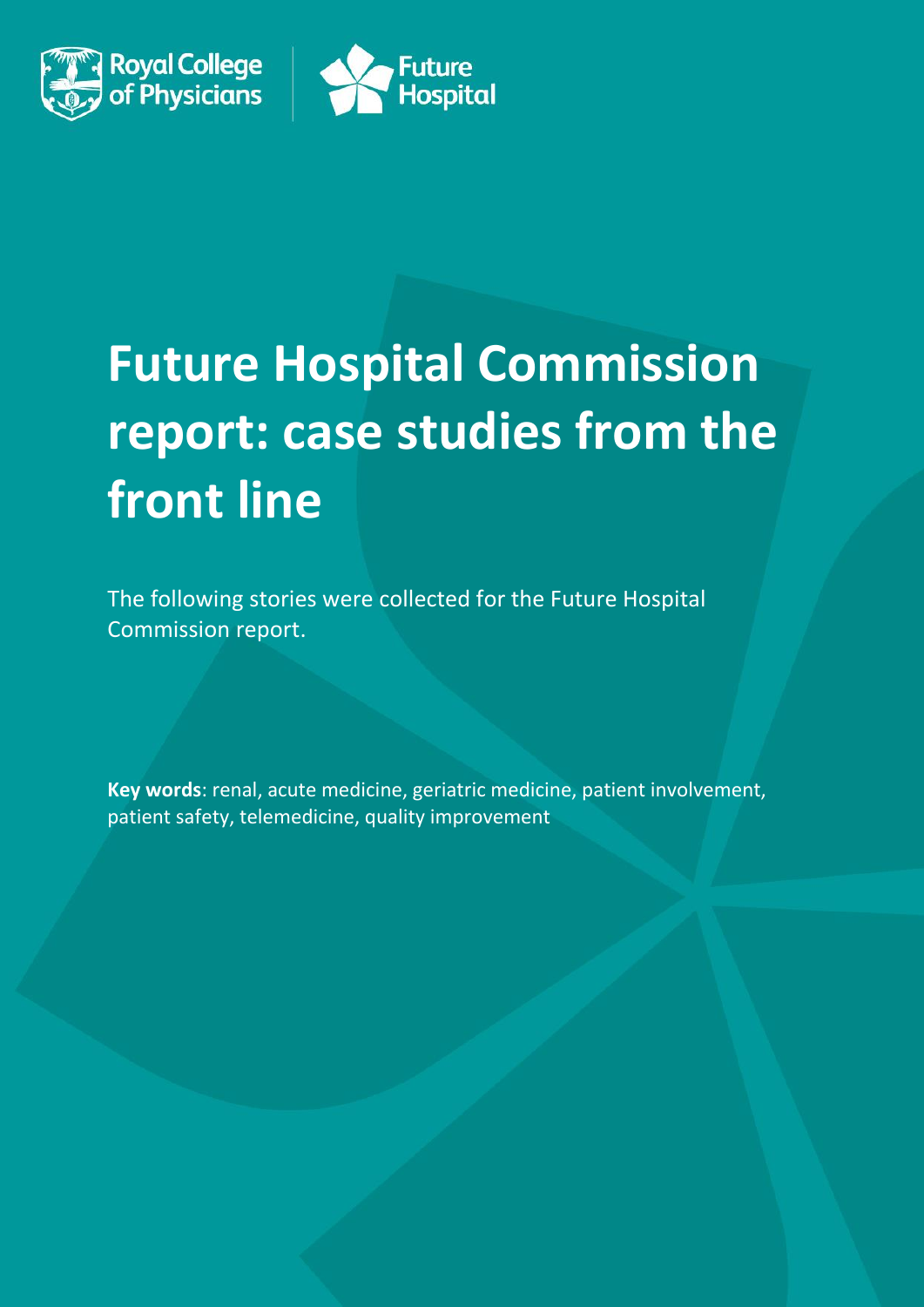# **Contents**

| University Hospitals Birmingham NHS Foundation Trust  17 |  |
|----------------------------------------------------------|--|
|                                                          |  |
|                                                          |  |
|                                                          |  |

#### **Future Hospital Programme**

Royal College of Physicians 11 St Andrews Place Regent's Park London NW1 4LE

Tel: +44 (0)20 3075 1585 Email: futurehospital@rcplondon.ac.uk

**www.rcplondon.ac.uk**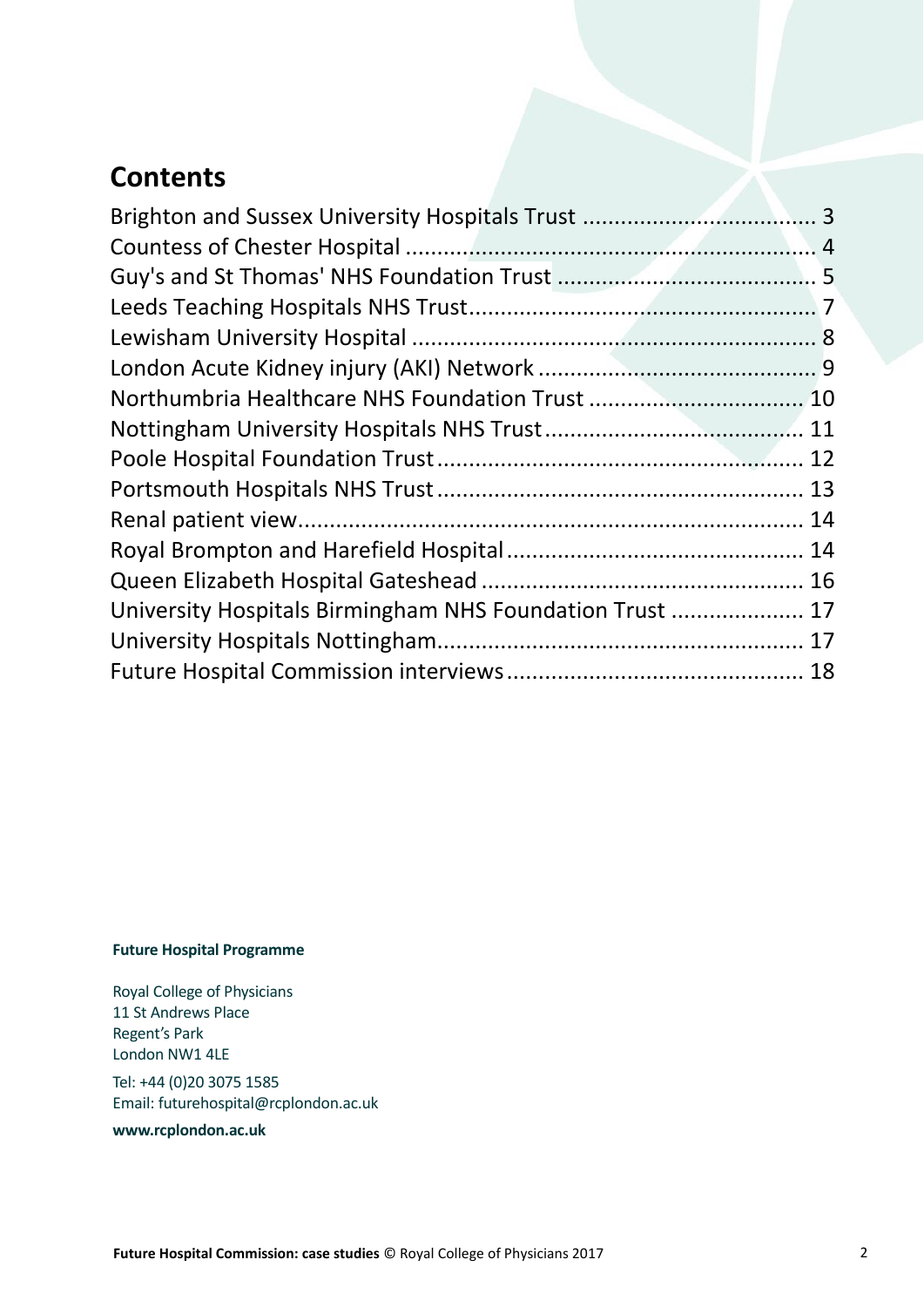# <span id="page-2-0"></span>**Brighton and Sussex University Hospitals Trust**

## **Role of a chief of medicine**

**Dr Lawrence Goldberg, chief of medicine and consultant nephrologist, talks about the role of a chief of medicine at Brighton and Sussex University Hospitals Trust (BSUH).** 

- **Local context**: BSUH is an acute teaching trust on two main sites (following a previous merger), with an increasing number of tertiary services. The Brighton and Sussex Medical School opened for medical undergraduates in 2003.
- **Structure**: Four divisions (surgery, medicine, women and children, and specialised services).
- **Leadership**: Each division is headed by a clinical chief, an associate director of operations, and an associate chief nurse. The clinical chief is professionally accountable to the medical director, and operationally to the chief executive and the director of operations.
- **Support team**: Each clinical service within the division has a clinical lead, a service manager and a matron. There is an associate chief of medicine who has responsibility for medical trainees, and deputises in the chief's absence.
- **Job planning**: The chief of medicine role has a dedicated 20 hours a week (1 programmed acitivity (PA) within SPA time, and 4 additional duties PAs).

The chief of medicine has to have an overarching knowledge of the division's and trust's services, and be very aware of the trust's internal and external environment, so that you can advise, be an effective leader and represent your services. Your knowledge of the services internally will help in sense-checking and refining the trust's clinical strategies and developments. At the same time you have to maintain your clinical credibility with colleagues, and ensure that you do enough clinical work to maintain clinical competence. Currently, it's a very vertical kind of clinical management pyramid when all the clinical leads feed directly to the chief of medicine. It's easy to get bogged down in far too much detail and reactive operational issues, as well as job planning, which take you away from the strategic work you need to be doing. I should be externally facing, talking more to our partners as we evolve integrated pathways of care with our community, and managing our external relationships. So, depending on how big your Division of Medicine is, you need a tier of people (eg clinical directors) who are responsible for managing the services and overseeing performance. I intend to set up a clinical forum for the divisional clinical leads so we can meet up regularly to share knowledge and build relationships, and provide mutual support.

The chief of medicine, along with the other clinical chiefs, has responsibility for ever-improving efficiencies, financial balance and cost-improvement plans, as well as ensuring the delivery of a safe and high-quality service. The balancing act between being a mini chief executive for the division, and the division's medical director, is constantly challenging.

With responsibility for A&E and the medical urgent care pathways, and their associated high-profile performance targets, I have a very wide remit and particular challenges that I know are shared in many trusts. We have benefited from the input of the emergency care intensive support team whom we invited in to advise us on our pathways after a difficult winter. It's been very useful in structuring our approach to improving A&E performance, length of stay and the patient experience. We have set up an Urgent Care Implementation Board, which I chair, and have set up five work streams to address the pathways within the hospital, from assessment in A&E to discharge from the wards. It needs a lot of clinical leadership, from consultants and junior doctors, which I am best placed to front and coordinate.

I am convinced that someone taking on the role of a chief or a clinical director does need formal leadership and management training. This is not something you should or can acquire just through trial and error, osmosis and experience. There is so much theory, practice and understanding about good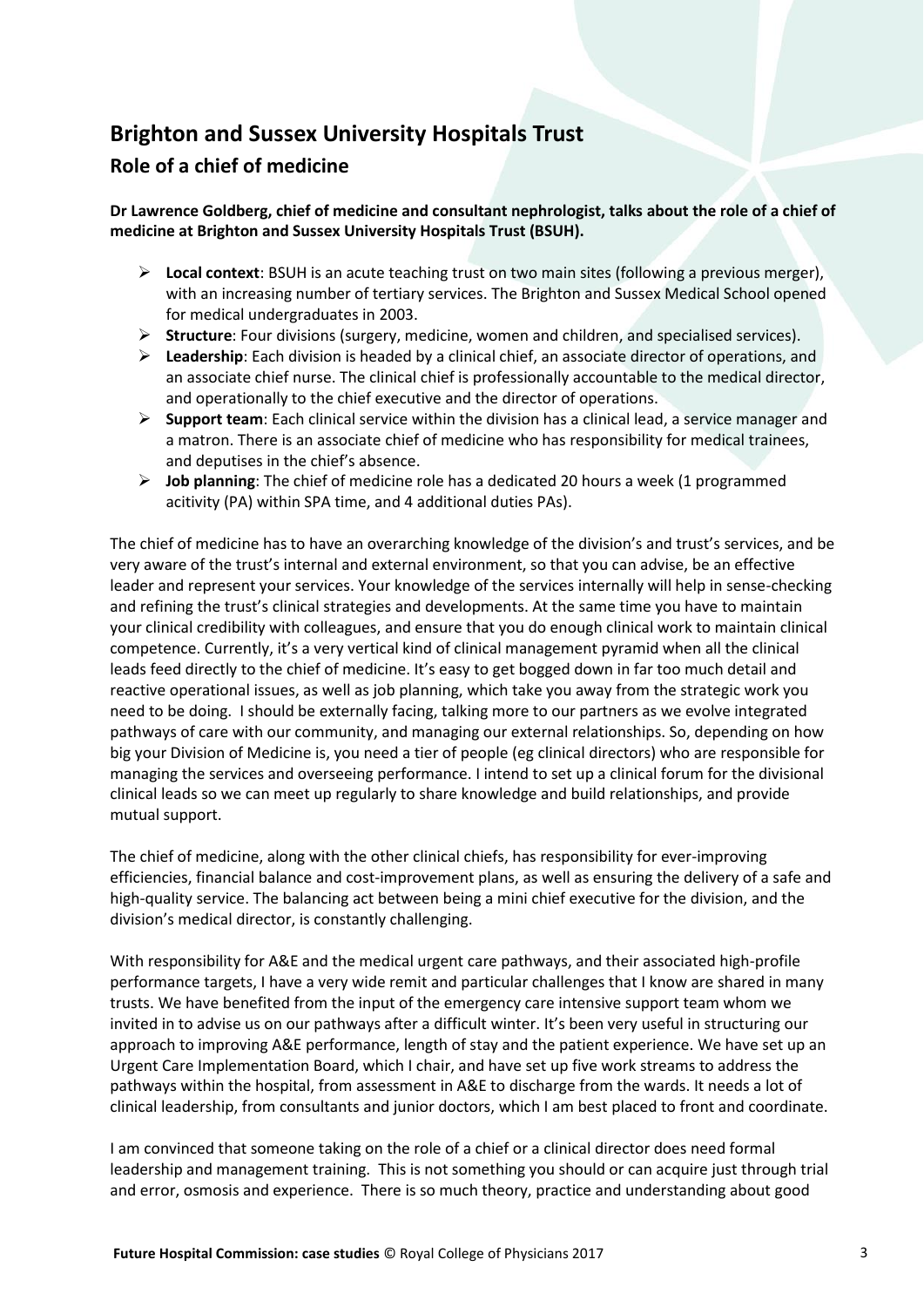leadership and management skills that if you take on one of these roles you really should aim to get formal development in this area. I personally took a 4-week King's Fund 'Leadership for senior managers' course, funded by the trust, and it has proved invaluable.

As a clinician, I am able to have conversations with my clinical colleagues that wouldn't be possible as a non-clinical leader.

Finally, clinical leadership is strongly embedded here, which gives the organisation high-level clinical input and influence on hospital strategy and operations, though this influence needs constant protecting and nurturing and, critically, the support of a chief executive who truly values it, which we continue to have.

# <span id="page-3-0"></span>**Countess of Chester Hospital**

## **Rapid response and enhanced discharge scheme**

**The Future Hospital Commission interviewed Dr Frank Joseph, consultant endocrinologist and general medicine.**

- **Hospital size**: 600 beds. Acute take 30–50 patients/24 hours.
- **Challenge faced**: High bed occupancy with 89% of patients over 65 remaining in an acute bed when medically stable (from audit data).
- **Solution**: Combined enhanced supported discharge service and admission avoidance for older patients. Provides bridging social care, therapy at home, short-term medical care at home, 7 days a week. Service is hospital supervised, taking referrals from primary care, ED and medical wards. Serves up to 70 patients a week.
- **Partners**: Countess of Chester Hospital Foundation Trust, Cheshire West and Chester Council, Cheshire and Wirral Partnership Community Foundation Trust, Hospital at Home. Teams delivering different elements of the pathway unified and enhanced with some additional funding.
- **Local context**: 21 unplanned adult care services available in West Cheshire.
- **Staffing**: Initial service delivered by 0.6 whole-time equivalent (WTE) band 6 nurse, 1.0 WTE band 5 nurse, 7 WTE band 3 nurses, 0.7 WTE social care assessor, 1 WTE band 6 physiotherapist and 1 WTE band 6 occupational therapist.
- **Outcome**: The scheme is planning to expand to take on more work, take referrals 7 days a week and include mental health support.

From my point of view the solution had to maintain patient flow through the hospital. There was a group of patients who needed maybe 24–48 hours of acute hospital care, and then a short period of rehab before they would be safe on their own. Early supported discharge was needed. In addition, the service needed to assess and support people to avoid their admission to hospital.

So we combined two separate teams. The service works flexibly, allocating resources to identify inpatients or concentrating efforts on avoiding admissions depending on where the demands are greater. The team accepts on average three patients from the wards and five from the community a day. We set out to look after 25 patients a week but we had to meet unprecedented demand and we now look after an average of 40 patients at any one time. There is a daily multidisciplinary team meeting in the hospital where the staff discuss the patients on the 'virtual ward'. The personnel who are community based understand the urgent need for hospital capacity on any given day and the hospitalbased personnel are able to contribute to admission avoidance, thus maintaining hospital capacity.

The rapid response team is made up of physiotherapists, occupational therapists, nurses, and carers but is supported by the local Hospital at Home team. It was essential that we worked very closely with them.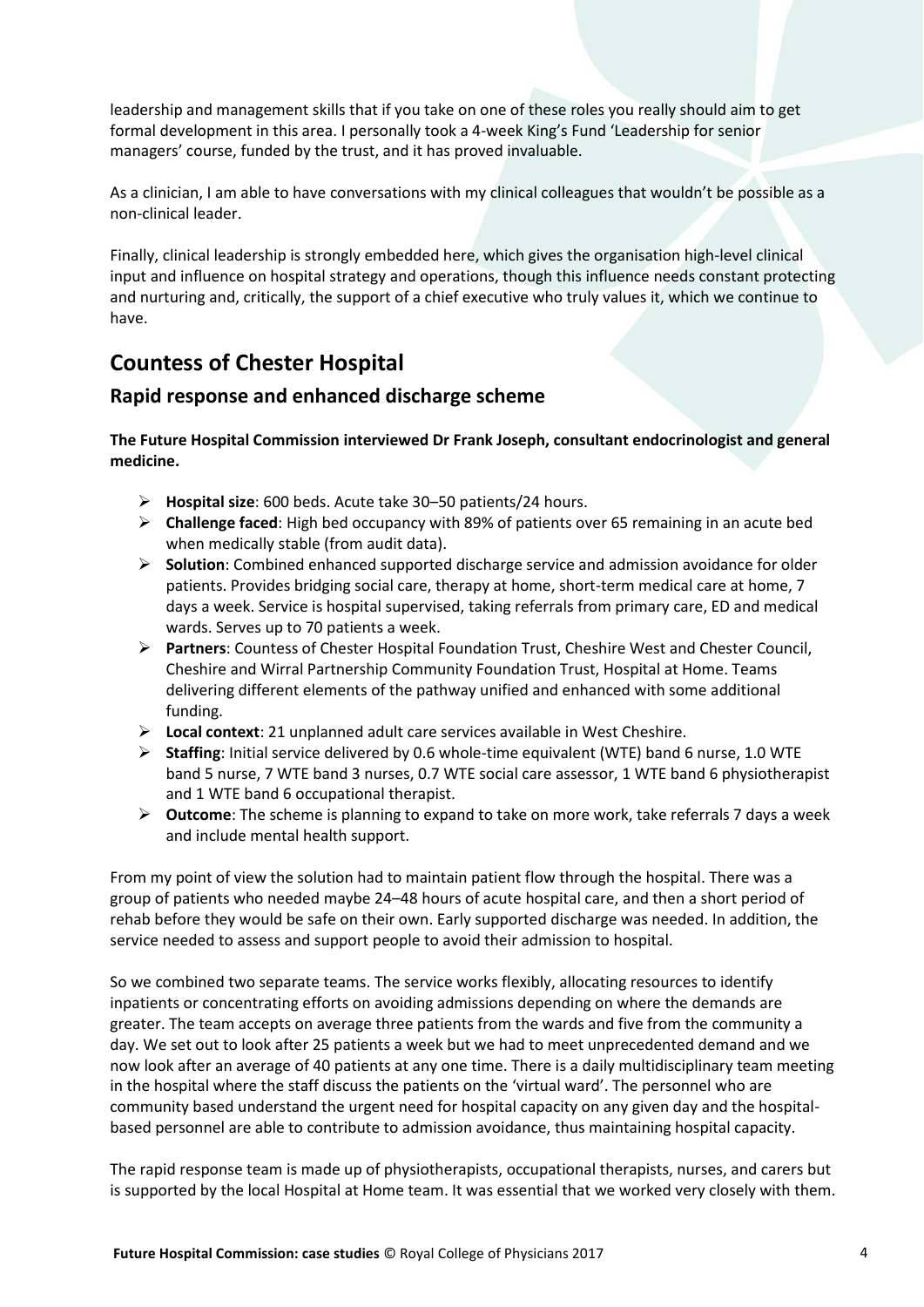Their remit is really admission avoidance but people who are ill go to the safest place they know, which is the emergency department (ED). We found that when there are bed pressures, the more effective model to maintain capacity in ED and the acute medical unit (AMU) was to identify patients who would benefit from this approach with the rapid response team, after their initial stabilisation.

To make this kind of service work, you need to sit down with your clinical commissioning group, social services and community provider and agree to pool resources to sustain safe and efficient care for patients in hospital. The two-pronged approach at the front and back end of the hospital allows patient flow and creates capacity to put the right patient in the right bed under the care of the right physician.

# <span id="page-4-0"></span>**Guy's and St Thomas' NHS Foundation Trust**

## **Improving patient experience**

**Eileen Sills has been working at Guy's and St Thomas' NHS Foundation Trust as chief nurse since 2005 and there are two particular measures she has implemented to improve the quality of care in the hospital.**

- **Size of hospital**: Guy's and St Thomas' NHS Foundation Trust is a 1,100-bedded integrated community teaching hospital.
- **Challenge**: To improve the quality of care for patients.
- **Solution**: Two measures in particular were used: (1) 'Clinical Fridays' when senior nurses spend 1 day a week working with junior staff and patients in their departments. Patient harm events are also monitored and addressed regularly. (2) 'Barbara's story', a video about a patient with dementia and her experience of hospital, has been shown to staff to highlight the point of view of the patient. The video is supplemented by a pack on dementia and a discussion about the video. This led to changes in staff behaviour, which is monitored using standard measures.
- **Staffing**: 12,500 staff. 10,000 staff have attended the video and discussion.
- **Outcome**: 77% of staff would recommend the hospital as a place to work. 94% of patients have said they would recommend the hospital to a friend.

## *Clinical Fridays*

When Eileen Sills was first appointed as chief nurse at Guy's and St Thomas' NHS Foundation Trust in 2005, she wanted to close the gap between the 'board and the ward' and increase the senior nursing clinical visibility. She introduced the scheme 'Back to the floor Fridays'. Every Friday, every senior nurse would spend the day working in their clinical department, putting themselves in the shoes of their patients and their junior staff. This scheme has now become well embedded, and the trust has a reputation for strong effective nursing leadership.

Although this was accepted, there were initial anxieties about whether this was manageable in the context of their workload, and also what exactly senior nurses would be asked and expected to do clinically. All the obstacles were overcome and they now all work at least one day a week in a clinical environment. The senior nurses choose what they will do; they may observe care, work alongside a junior colleague, care for their own group of patients; or just sit and talk and listen to patients tell them about their experiences. If working clinically, they all work within their scope of clinical competence. As Eileen puts it, 'You have to go and see what it's really like if you are going to effectively lead and be a voice for your staff and your patients'. She says that the initiative has led to very high levels of visibility of senior staff within the hospital, which patients and other staff welcome. Also, it helps the senior management to pick up departmental issues more quickly.

Extending this, on Friday afternoons, the senior nursing workforce all attend a one-hour meeting to discuss the previous week's clinical indicators and patient experience, known as the 'safe in our hands' briefing. This drop-in session is open to all staff and is attended by members of the general management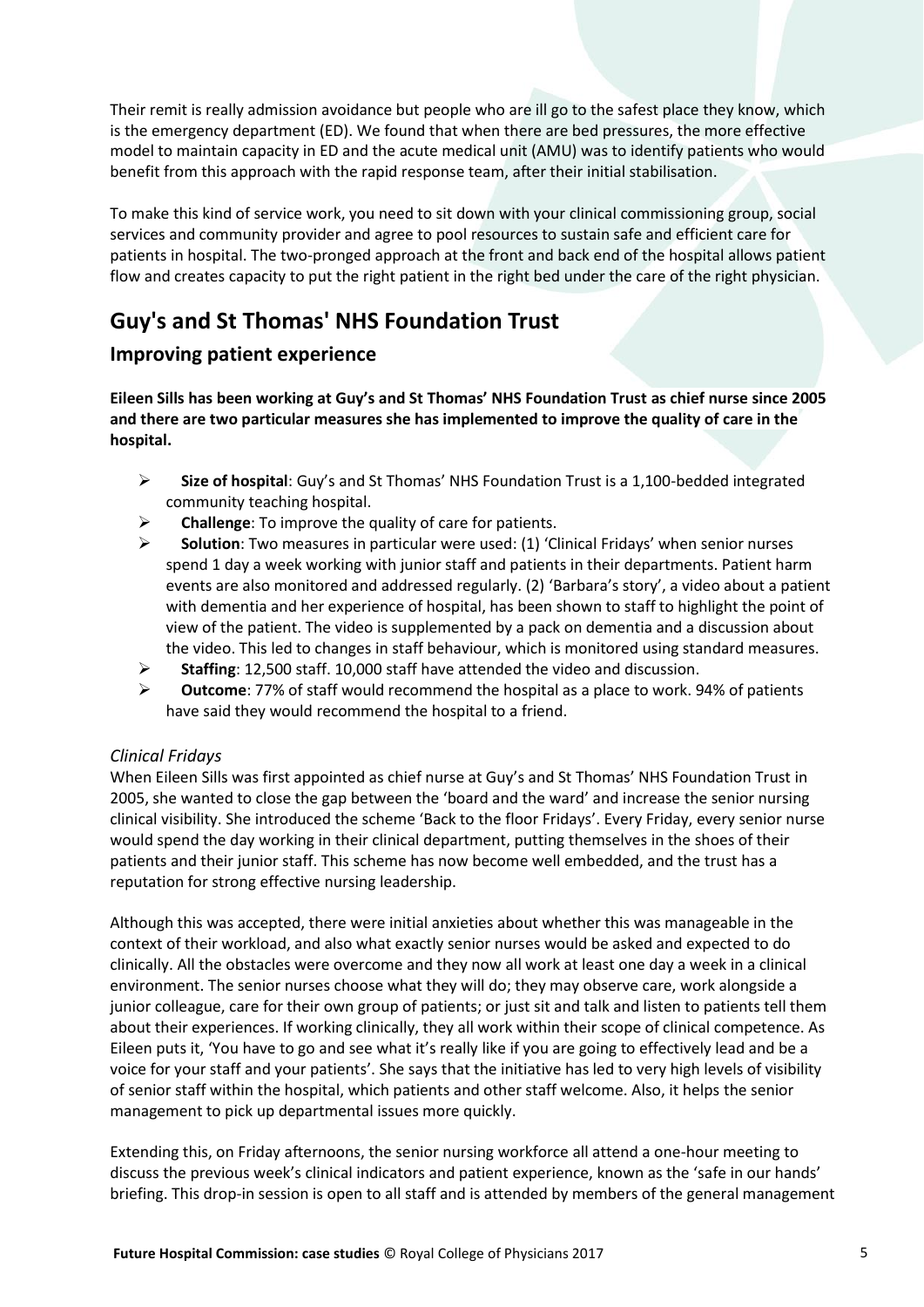team and medical consultants too. In a typical meeting, they begin by looking at the overall activity indicators, such as the number of elective and emergency admissions. They then go on to discuss the number of emergency department (ED) 4-hour target breaches and theatre cancellations.

They also specifically look at patient harm events. The number of patients at risk of falls, the number that have falls and the number sustaining injuries are all scrutinised with data broken down by ward. Similarly, the incidence of pressure ulcers, medication errors, MRSA bacteraemia, and Clostridium difficile infections are all assessed. Ward sisters and matrons often attend to present about a particular issue and whether any learning from the incident has happened and can be shared.Another part of the meeting looks at patient feedback using the newly launched NHS Friends and Family Test. Currently the focus is on obtaining a response rate of at least 20% – from July 2013 the government will make results public and has asked for a minimum response rate of 15%.

Some meetings include presentations to help share best practice and ideas. At the meeting that the Future Hospital Commission attended, two ward sisters gave a detailed account of the Commissioning for Quality and Innovation targets and outcomes on patient experience for their wards. Both wards had performed worse than expected the previous year and so discussed their action plan and the significant improvements that had been made in the current year. Eileen was keen to emphasise the importance of learning from other wards – 'benchmarking' with wards that have performed well on a certain indicator and to see what they do differently.

#### *Barbara's Story*

'Barbara's Story' is a short video of a patient journey that was launched on 21 September 2012 at the trust. The film is aimed at raising the level of awareness about what it is like to be an older person with dementia. The plan is to train all 12,500 staff over 6 months, and to date over 11,000 staff have attended. Training sessions run throughout the week, either as drop-in sessions or in a local department. The film is 13 minutes long and focuses on the 'small things that matter', and was developed by the trust. Initially Eileen had not wanted to release this to other organisations, but given its impact and the external interest, it is now being developed into a training package for wider release, which will be free to the NHS.

Alongside the video, staff receive an information pack on dementia, which includes the 'This is Me' document created by the Royal College of Nursing and the Alzheimer's Society, and information sheets on 'What is dementia?', 'Dealing with aggressive behaviour', 'Safeguarding adults at risk', and 'Understanding and respecting the person with dementia'. Contact details for the dementia and delirium team in the trust are provided, which includes an acute and community clinical nurse specialist.

In the professionally produced video, an actress, Barbara, plays the part of an elderly woman with dementia. She starts by getting into a taxi to come to hospital for her outpatient appointment. The video then follows her through the hospital corridors, to the reception desk, the outpatient waiting room, the consultation room and her subsequent admission to a ward. Throughout there are examples of poor, indifferent and exemplary care.

Eileen supplements this with other powerful messages. She speaks about how every interaction with a patient matters, how welcoming and calm environments are important for people with dementia, how service could be compared with other industries and how anybody in an organisation can stop and help. Scenes in the video were carefully chosen to be relevant to the hospital. For example, there is one scene where Barbara is taken to her ward bed in a wheelchair and a nurse has a discussion with the porter. Talking 'over' patients was identified as a local issue within the trust, with the trust ranking in the bottom 20% for this question as part of the national inpatient survey in previous years.

The impact in the organisation has been very humbling, with staff doing little things differently, and the level of awareness is outstanding. Following a successful bid to the Burdett Trust there are now six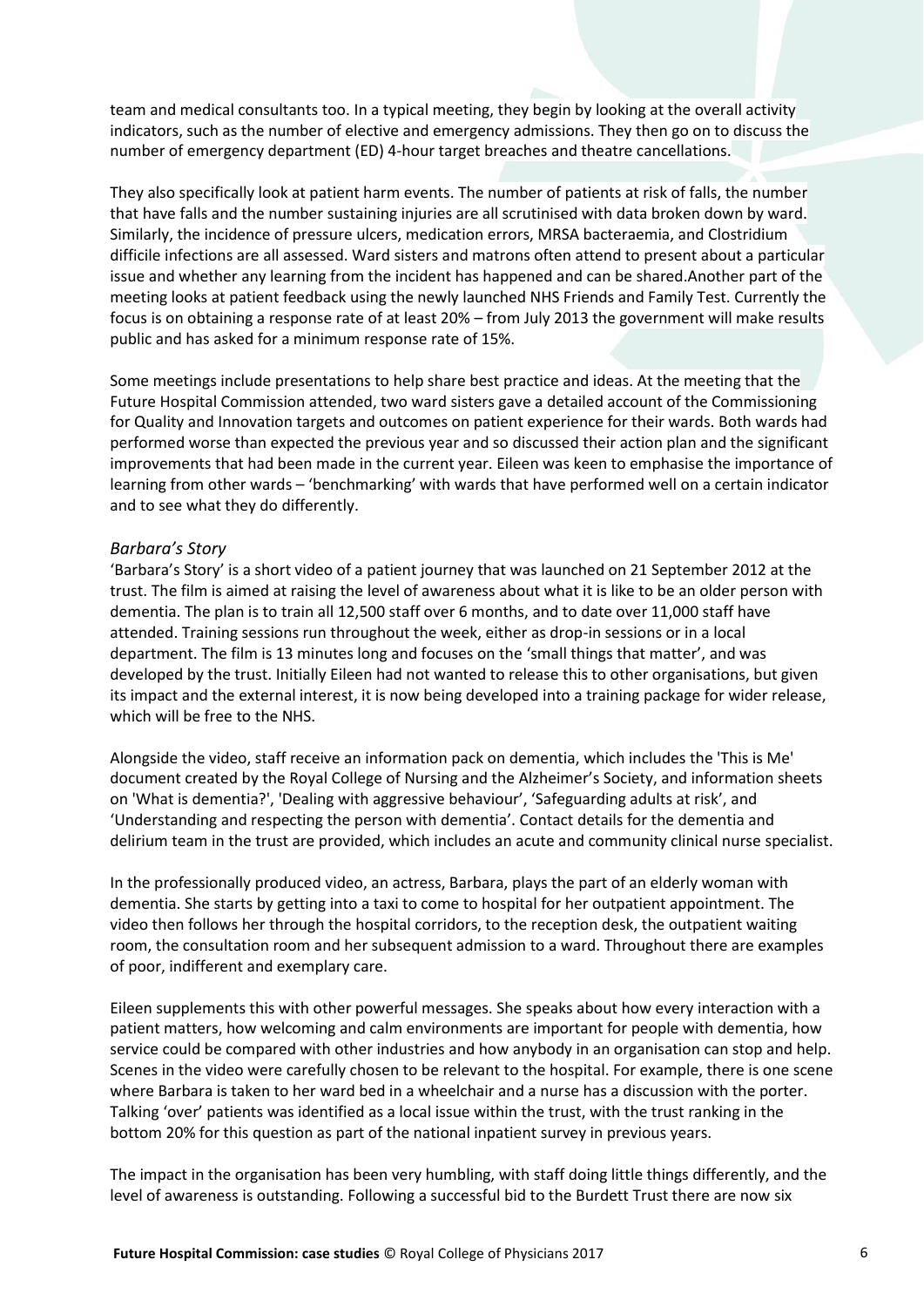further episodes being filmed which will follow Barbara's journey through different clinical scenarios. The film is also being formally evaluated by London South Bank University.

Eileen genuinely believes that this programme and engagement has led to a very positive response to the Francis report, and around 2,000 staff have participated in listening events and briefings.

# <span id="page-6-0"></span>**Leeds Teaching Hospitals NHS Trust**

## **Acute neurology service**

#### **Future Hospital Commission interview with Dr Edward Dunn, consultant neurologist.**

- **Hospital size**: 1,500 beds; 70 admissions every 24 hours.
- **Challenge faced**: Patients attending the AMU had limited access to neurology opinion and often waited up to a week to see a specialty trainee on a general medicine ward.
- **Solution**: Alternate-day acute neurology clinic accepted referrals from ED and AMU. A consultant neurologist was present on AMU on alternate days. Telephone advice from neurology registrar or consultant was available 7 days a week.
- **Local context**: Trust split over two sites with neurology inpatient care provided in only one centre. Partners: ED, AMU, neurology department.
- **Staffing**: One consultant neurologist doing six programmed activities per week.
- **Outcome**: Earlier diagnosis, reduction in length of stay for patients with neurological symptoms. Better targeted magnetic resonance imaging requests and other further investigations such as electroencephalography (EEG), electromyography (EMG) and lumbar puncture.

When I first started, I talked to physicians about what they wanted, which was, after they had done their morning AMU ward rounds, to identify the patients they struggled with neurologically and to know that later in the day someone like me would come and see them. So the number of referrals per day would vary according to the neurological confidence of that particular physician.

On Mondays, Wednesdays and Fridays I go to the new larger acute medical unit (AMU) across the way and see my patients there. They sometimes have just inpatients for this virtual acute clinic; at other times the physicians will have patients who were seen the day before, say, brought back to see me the following day. We also run acute clinics on Tuesdays and Thursdays. I have slots for casualty/AMU referrals from the previous couple of weeks. So we made sure that the inpatients or casualty referrals were prioritised but I also see GP referrals.

Our admission protocols are meant to move the right patients up to neurology from the emergency department (ED). So as well as direct admission for acute stroke patients, we have a list of Category A admissions, which includes suspected Guillain–Barré syndrome, papilledema and spinal cord problems etc. If those are missed and I see one of those on the liaison rounds I'll just ring the ward and say we have a Category A admission and that means that we are forced to make a bed available even if we haven't got a bed at the time. It is sometimes quite a relief when I do that as these selected patients need close neurological observation.

I get the impression informally that the care has improved when I'm not there. When the service started the physicians missed spinal cord pathology a lot (once/month on average) and so I started raising awareness about just making sure they look for a sensory level. The quality of outpatient referrals to my clinics has also risen, often with appropriate tests already booked.

I think the important thing is first of all to listen to what the physicians want. What input is needed does vary and in general in-reach works very well, but it's making sure that you have got that balance right between also taking over the patients that shouldn't be sitting in acute medicine. If you start from the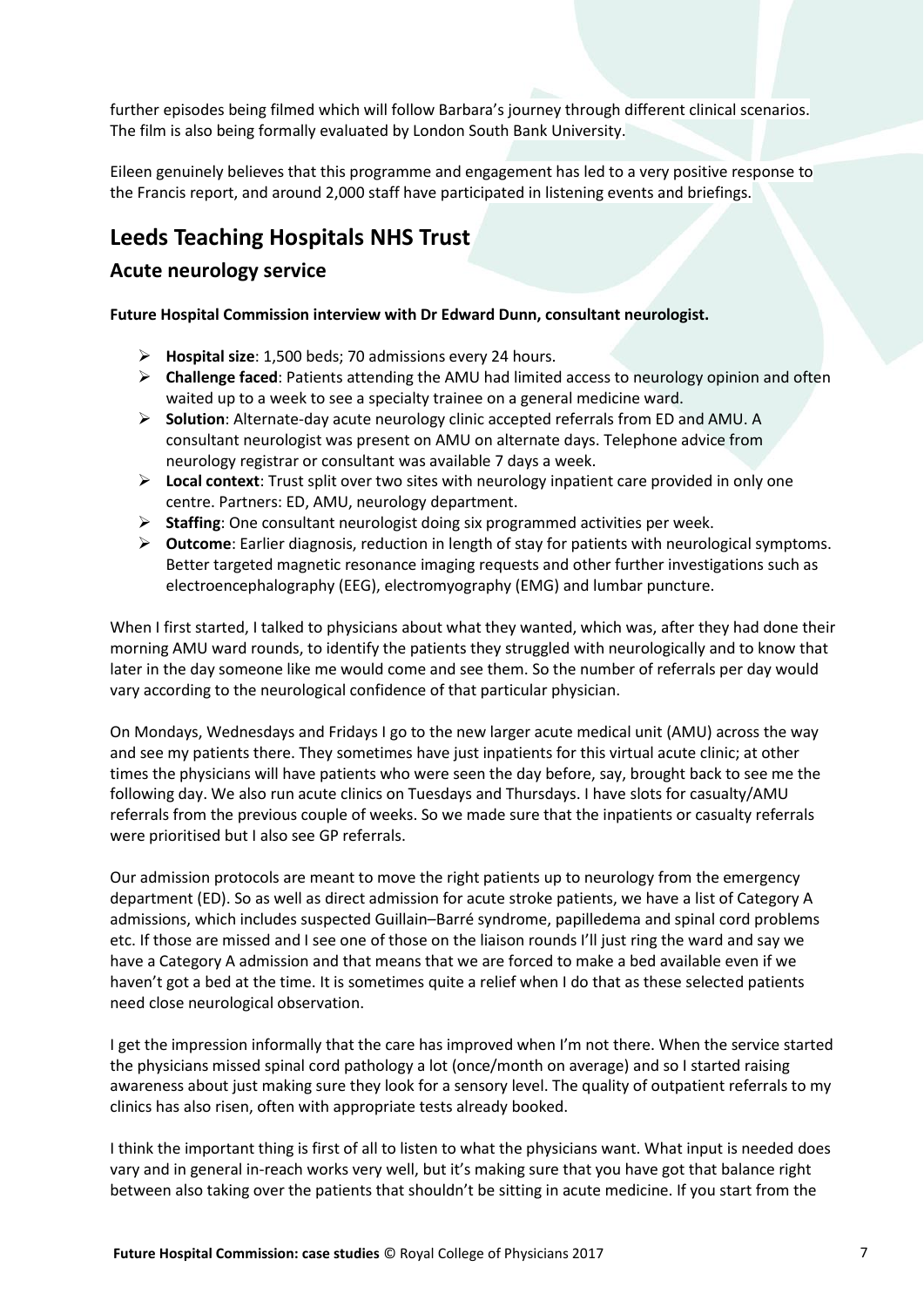viewpoint that this replaced the specialist care, well it doesn't. But then there's an awful lot of patients that I think aren't even being discussed with a specialist and leave hospital having had tests done but are none the wiser as to their diagnosis. That is where a liaison service is particularly good and undoubtedly is better patient care.

## <span id="page-7-0"></span>**Lewisham University Hospital**

## **Clinical assessment service**

**In this Future Hospital Commission case study Dr Elizabeth Aitken, consultant geriatrician at Lewisham University Hospital, talks about setting up a clinical assessment service.**

- **Hospital size**: 450 beds. Acute take 25–40 patients/24 hours.
- **Challenge faced**: Increasing older patients presenting to ED, with potentially prolonged stays exacerbated by hospitalisation.
- **Solution**: Clinical assessment service based in ED. Front-door geriatric assessment for ED and community referrals (planning to expand to GP). Multidisciplinary team with occupational therapist, physiotherapist, social worker, nurses who rotate through front door and community services. Provide access to 72-hour community tariff beds, step-up beds and short-term enhanced home care. Supervised by same team.
- **Local context**: Trust is combined acute and community trust.
- **Staffing**: 2 whole-time equivalent (WTE) occupational therapists, 2 WTE physiotherapists, 1.5 band 6 nurse, 0.3 WTE consultant geriatrician, 2 WTE social assessors.
- **Outcome**: For May–Sept 2012, an average reduction in hospital admissions of 30 patients per month.

Our service is seen as really helpful by the emergency department (ED) and medical teams. There has been a reduction in emergency admission of older people especially those who were referred from our local therapist assessment in ED, requiring further support. When a geriatrician assesses them, I can take the risk and get them home with support, as I know what is available in the community. The patients get better continuity of care, they see the same clinician in ED whom they then see in the community and that really helps their confidence in the team. The rotation of staff from acute care to the community means we understand much better what provision we can all give. I can now understand far better what can be provided within the community and the people from the community can now the pressures on the acute sector, so we work much better together.

Mainly our service takes referrals from ED, although the community teams will now phoneme and say, 'I'm not sure about this patient', so I will suggest, 'Well bring them in and we can assess them'. The team will also go to the 11ampost-take general medicine multidisciplinary team meeting for everyone admitted in the previous 24 hours and identify patients whom we think we can transfer back home or support in the community. I hope this promotes the service and shares learning. Direct GP referral is a big element that is missing and that's our next step.

It's a win–win situation for both the commissioners and us because it keeps people out of hospital and it's cheaper than a hospital bed. When I talk to patients most of them have said they are glad they didn't come into hospital. Having good relationships with the community teams, with the community matrons and the early supported discharge teams make it work.

For example, there was somebody I saw on the Bank Holiday weekend. It was all very non-specific so initially the thought from ED was 'send her home'. However, talking to her and to her family it was clear that she wasn't coping as well at home; she wasn't doing as much as she could and there had been are cent decline in function. We saw her and she had a marked postural drop so I reviewed her antihypertensive medication and because we didn't have a community bed at the time she went to one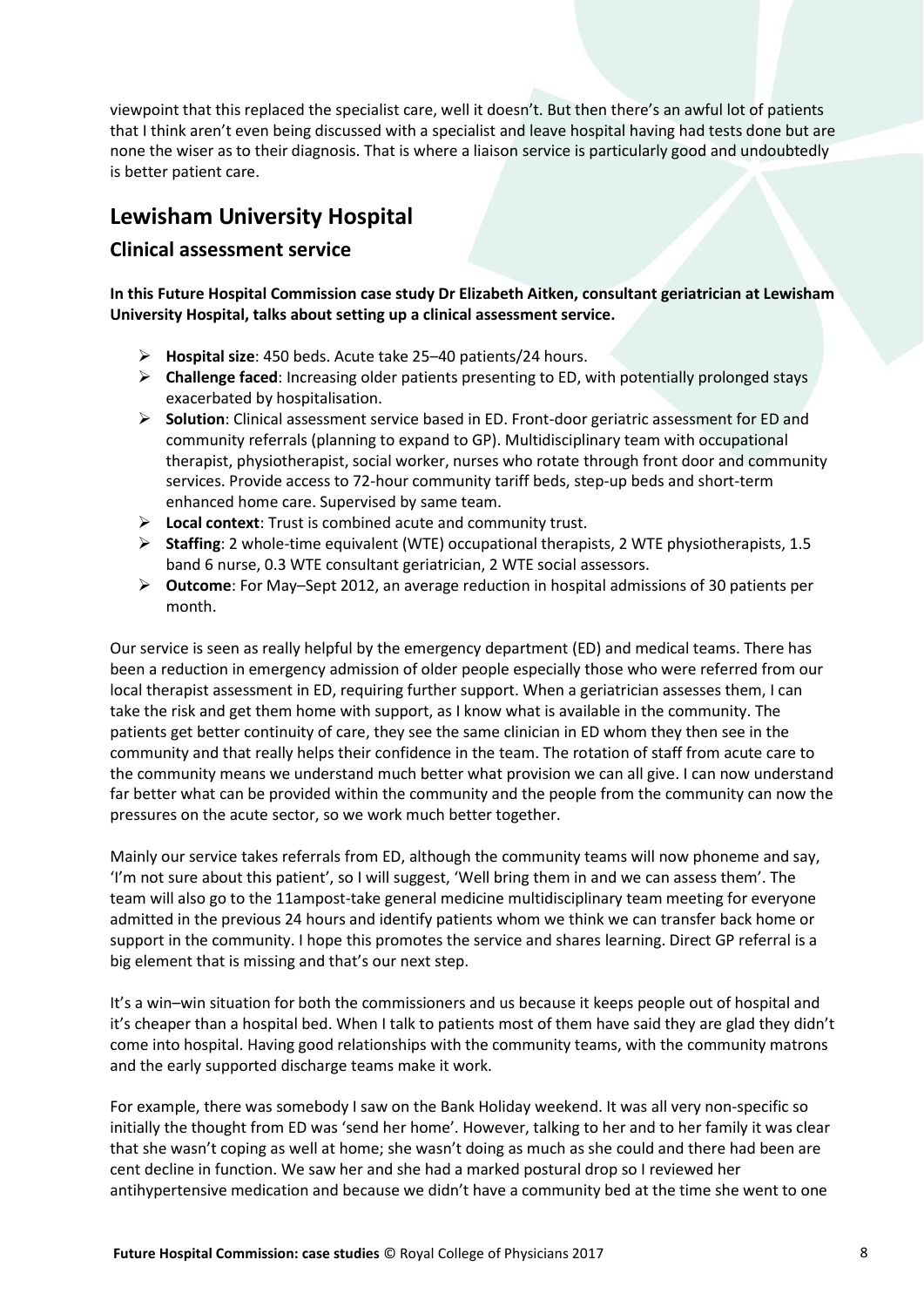of our intermediate care beds. I saw her again yesterday – her mobility has improved, she is doing better and she will be going home with ongoing rehab in the community.

# <span id="page-8-0"></span>**London Acute Kidney injury (AKI) Network**

## **Coordinated care for kidney patients with swift access to tertiary centres**

#### **The Future Hospital Commission interviewed Dr Chris Laing, consultant nephrologist, Royal Free Hospital.**

- **Population served**: Estimated 9–10 million people.
- **Challenge faced**: Acute kidney injury (AKI) represents around 10% of acute hospital admissions. Patients in London with AKI receive variable care, with mortality approaching 10% for stage 3 disease in some sites. A small minority of the acute hospitals have an on-site renal service.
- **Solution**: A pan-London network producing a harmonised guideline, standardised procedures for assessment, referral and transfer of patients with AKI.
- **Local context**: Seven tertiary renal units across London linked to 30 hospital trusts.
- **Partners**: NHS Kidney Care and now NHS England (London Region).
- **Outcome**: A harmonised pan-London pathway. 50% improvement in proportion of patients transferred to tertiary care in less than 48 hours. 50% of AKI presentations across London trigger an electronic alert; pan-baseline London audits of AKI care completed. Subjective reporting of a more consistent approach to managing early AKI and increased satisfaction with advice and support available from tertiary centres.

It had been on our radar that there were problems with delivering the acute kidney injury (AKI) pathway and the main concerns seemed to be the quality of basic ward management and then timely and safe transfer into tertiary centres for the appropriate patients. There seemed to be a regional problem that required a regional solution.

We started discussions in North London in 2009 and formally launched in 2010. This was a multidisciplinary approach with acute medicine and intensive therapy unit (ITU) representatives from the hospitals in the sector which decided to move forward and agree policies together via a regional committee. Nephrology led on the process, but the emphasis was on collaboration. We also had some patient representation on the committee which was very influential. I think the patient involvement was critical to add some perspective and to get clinicians to work together and focus on clinical priorities.

We have got a harmonised guideline based on the national evidence where possible and adapted locally; it has been operationalised into manuals, a website and mobile app that's now live across most of London. In 50% of trusts the pathology system will alert and automatically direct to the electronic guideline. We are aiming for 100% coverage. This has happened in tandem with collaborative audit, education and awareness initiatives.

The key to it has been the multidisciplinary approach and crucially the involvement of clinicians who manage these patients on the shop-floor. Most of them are comfortable with early stage AKI management. They do want some guidance about when we (nephrologists) would like to be called, what we can provide and what the expectations are from us in terms of delivering it in relation to transfer times, etc. One per cent of hospital admissions have severe AKI. Many of these need specialist management for supportive care or disease-specific therapy.

The acute medical and critical care teams are given guidance and we have educational programmes now to educate staff on who they should refer. Then we simplify the pathway for communication by providing them with a direct phone number, usually a mobile. Then they get phone advice. At the specialist end, registrars are also coached on how to respond and what to consider before transfer.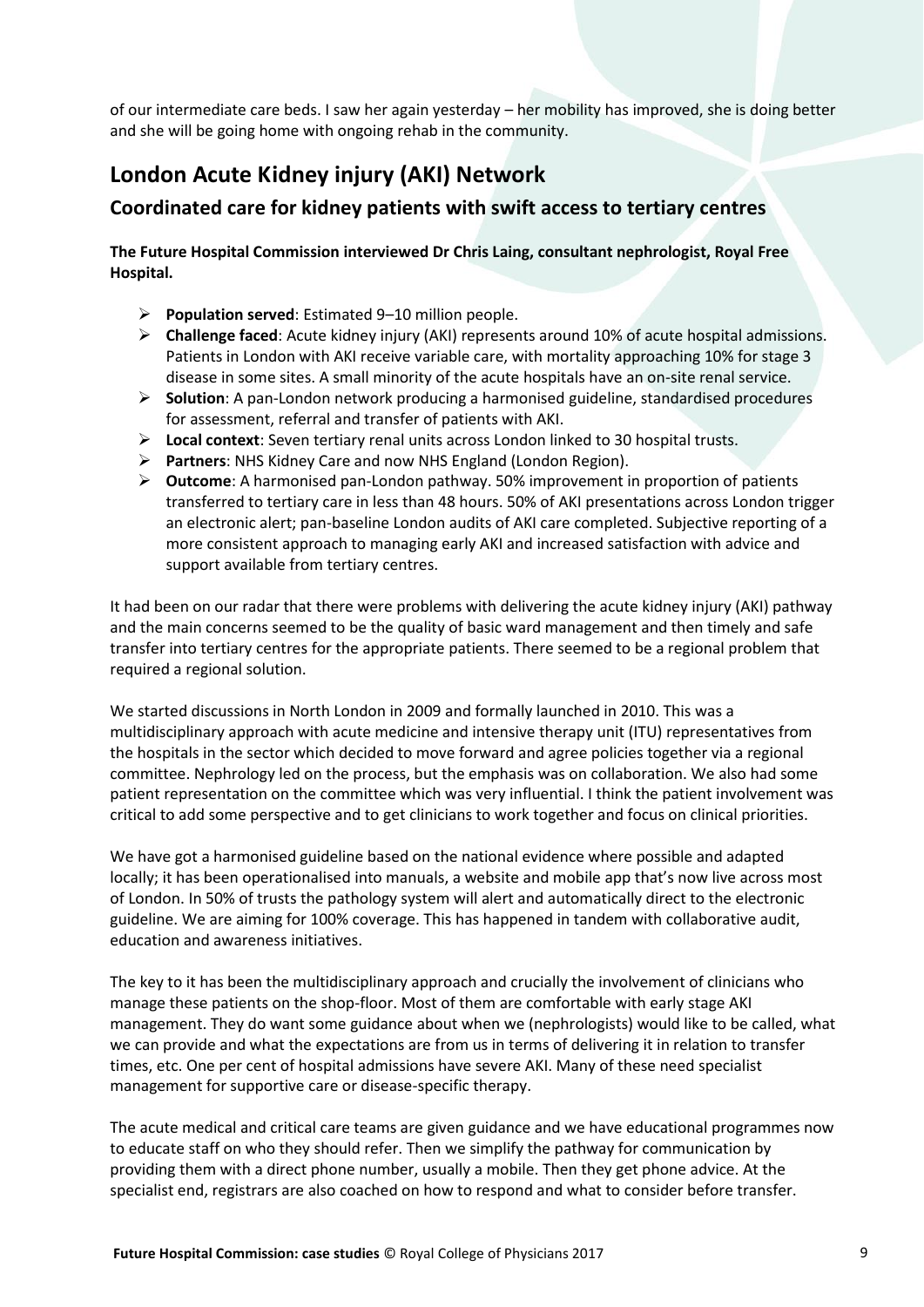The other aspect has been around transfer safety, because we have agreed policies with local critical care units, which means we are not making up policy on a patient-by- patient basis. There are some clear standards and guidelines as to who should be transferred and who should be stabilised and resuscitated or get renal support on site. That makes it safer for patients.

In North London we are going to go up to the point of releasing a consultant hotline number to the networks. Going forward, more formal telemedicine and electronic referral systems is clearly an area for development. One thing we've been piloting, which Kent have also been doing superb work on, is critical care outreach to AKI stage 3. In the Royal Free, University College Hospital London and Barnet, the biochemistry alert prompts a biochemist to call the critical care outreach team and they go and assess the patient. They then stream the patient either to supported ward management, critical care admission or a phone call to the renal team, as appropriate. They have actually arrived to find some quite unwell patients who for some reason or other had not come to their attention via the physiological alerting systems. So the whole issue of pathology result alerting, as well as physical observation alerting (eg national early warning system) is quite a hot topic – AKI is very much in the middle of this. The mortality for AKI stage 3 is high, so early intervention may make a real difference.

Key clinicians meeting at the local AKI committee meetings on a regular basis, talking and ironing out clinical problems together, has been very important. We now have clarity on expectations and a team of senior clinicians who will contact each other preemptively if there are any concerns regarding delivering the pathway for an individual patient. That's purely about defining responsibilities, communicating and acknowledging that, though we work for different organisations, we are working together to deliver quality care at all times.

We have completed a tranche of pan-London audits. This has included basic ward care, critical care occupancy of patients awaiting renal unit beds, outcomes of patients transferred to renal units for AKI dialysis, and transfer times into the renal unit. We are benchmarking and making this data publically available. This will provide transparency on what's actually happening. The initiative has been effective in clarifying that tertiary services need to deliver AKI care in a timely way and has been influential in informing new national commissioning standards on this. Locally there has been a doubling of the number of patients requiring transfer to a renal unit achieving transfer in less than 48 hours.

Getting clinical engagement is never a problem if clinicians see a clinical problem and a common-sense solution. Our network members give their own free time to the project and we've been very grateful for the enthusiasm they've put behind this. Our network has now been formalised within the NHS England (London Region) Strategic Clinical Networks and we are delighted with this development.

We now hope to embed measurement of clinical performance in the clinical workflow. This is very challenging given that AKI patients may present virtually anywhere in the healthcare system, but it must be done. Going forward, we hope to use our strong clinical engagement to develop collaborative research studies with other groups in the UK.

# <span id="page-9-0"></span>**Northumbria Healthcare NHS Foundation Trust**

## **Consultant recruitment process**

**The Future Hospital Commission met with Dr David Evans, medical director and Dr Colin Doig, consultant cardiologist.**

**Population served**: 500,000 people.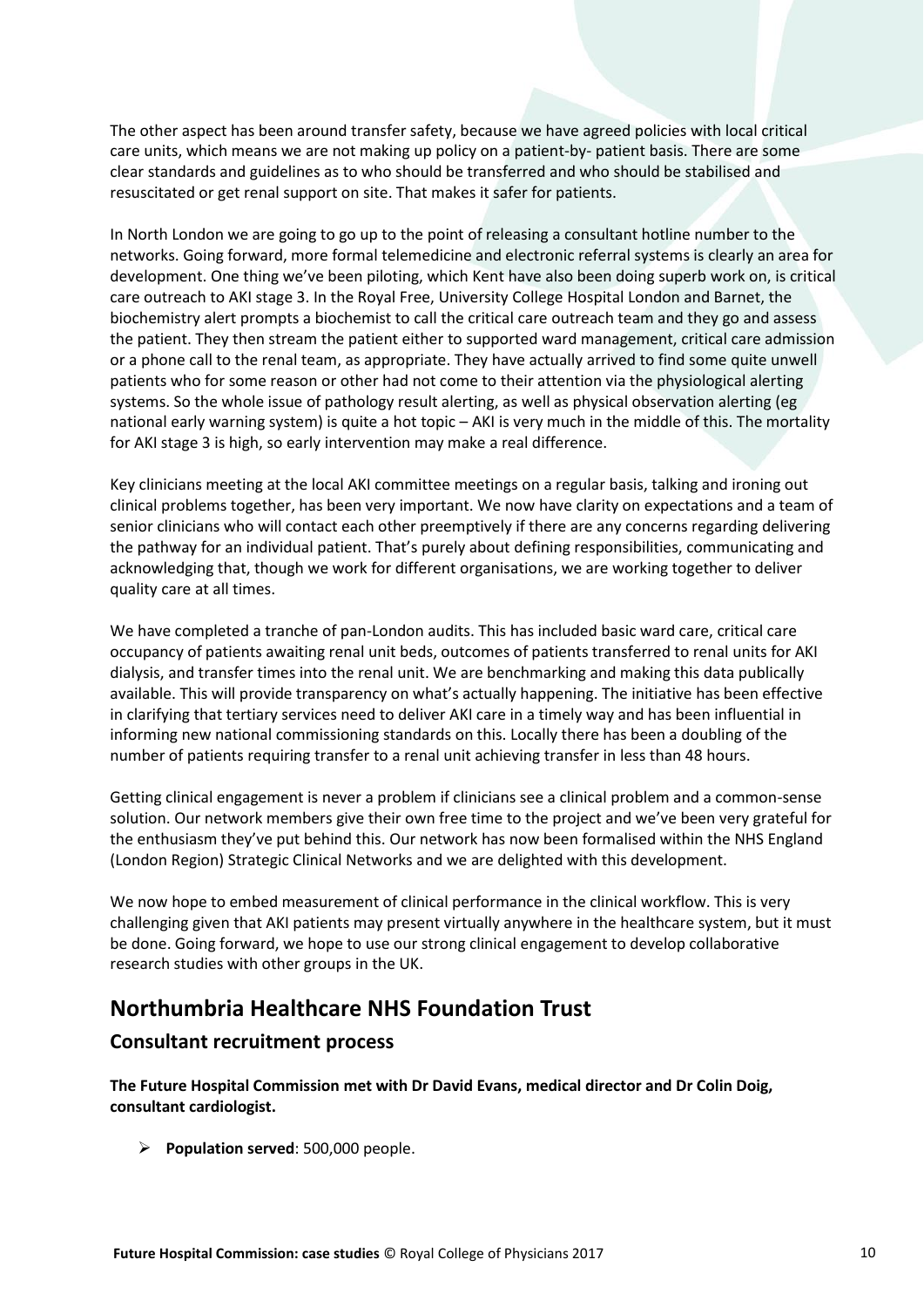- **Challenge faced**: The trust needs to maintain a shared culture amongst all staff, including 535 doctors, spread over multiple sites. It is keen to attract the best staff as they will be one of its most important assets.
- **Solution**: An extensive consultant selection process, spread over 2 days, involving members of the MDT and management with explicit reference to the organisation's value charter.
- **Local context**: Combined acute and community trust, combining three acute hospitals and six community facilities.
- **Partners**: The trust initially contacted an external agency but now runs the process itself.
- **Outcome**: Strong organisational culture, high levels of staff retention.

The trust depends on strong clinical leadership in every department and every site. It is always possible to improve practice to enhance patient care and experience, and the staff are the best placed both to recognise where those changes are needed and effect appropriate change. For staff to have faith in the system of using feedback, setting a priority agenda and delivering it, the leadership need to have a common vision. One of the ways of achieving this has been through a rigorous consultant recruitment process that not only selects new consultants on the basis of their 'fit' within the organisation as a whole and the specific departmental team they are joining, but also permits the trust to offer support and guidance tailored to that individual from the day they sign a contract.

The selection process occurs over 2 days. Prospective consultants are invited to attend a series of informal meetings with various professional groups – ward staff, allied healthcare professionals, business unit managerial staff, consultant colleagues etc, and these staff feed back to the executive team. The candidates are asked to take part in a simulated consultation most appropriate to their field (which may be a multidisciplinary team meeting, telephone consultation or clinical assessment). They also undergo rigorous personality assessments using validated tools. There is an opportunity to discuss their desired career plan and working patterns. The trust value charter is explicitly discussed. Consultant contracts are trust wide, and most consultants are expected to spend at least 30% of their annualised job plan delivering care outside their base site. Flexibility is encouraged to support regular 'out-of-hours' working, or evening/weekend clinics at the request of staff.

The process is completed by a lengthy interview where the panel have all the feedback and assessment information at their disposal. This means that they are able to form a more detailed judgment on the candidate's abilities and suitability to join the organisation. This information is also used for a successful candidate to formulate their first appraisal and identify areas where support and additional training would be welcome. One new consultant commented that when offered posts in two trusts she chose Northumbria based in part on their selection process, knowing she would be valued as they had taken so much time and energy from the whole team to choose her.

# <span id="page-10-0"></span>**Nottingham University Hospitals NHS Trust**

## **Hospitals@Night nerve centre**

**In this Future Hospital Commission case study, Dr Dominick Shaw, associate clinical professor and honorary consultant at Nottingham University Hospitals NHS Trust, describes using technology to improve out-of-hours care, reduce untoward incidents and length of stay, and make efficiency savings.**

A wireless call handling and task management system has been introduced for out-of-hours care at Nottingham University Hospitals NHS Trust. Clinical tasks are logged centrally in a standard format and passed to a coordinator via a tablet PC for triage and allocation to an appropriate team member via an on-call mobile phone. When the team member accepts the task, it is added to the task list on their mobile and remains active and visible to the coordinator and team member until completed or reassigned.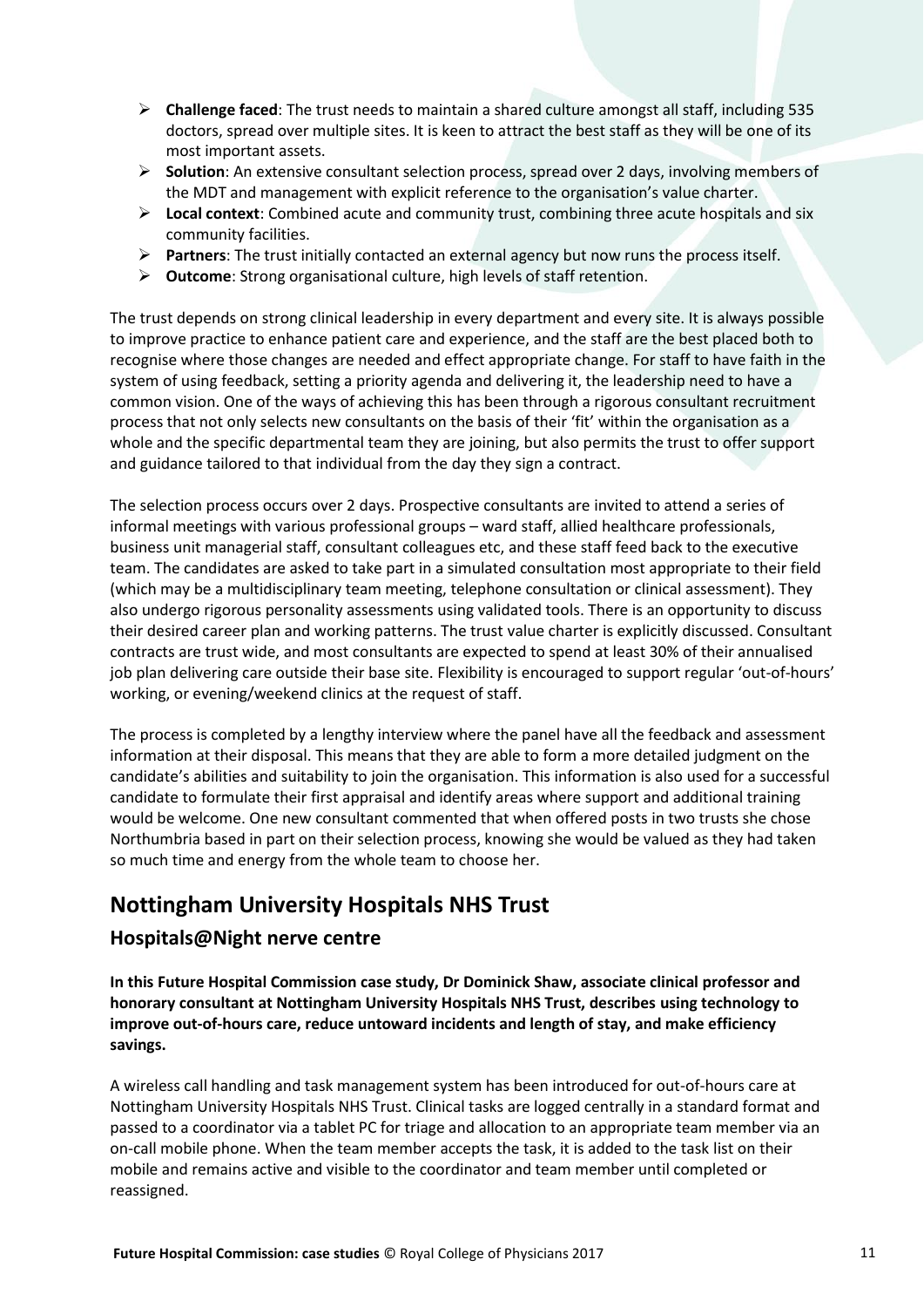An evaluation of the scheme has identified reductions in untoward incidents, length of stay, and periarrest calls. These improvements, allied to informed service developments, have led to substantial savings, assessed independently to equate to a return on investment in four months.

## <span id="page-11-0"></span>**Poole Hospital Foundation Trust**

#### **Two stable admissions teams**

**Here, Dr Mike Masding, consultant physician and head of Wessex Foundation School, describes developing two stable admissions teams to reduce length of stay and improve trainee satisfaction.**

- **Hospital size**: 500 beds, 60 medical admissions/ 24 hours on average.
- **Challenge faced**: High numbers of admissions; challenge meeting training needs with ETWD.
- **Solution**: Two 'on take' teams per day, one general medicine (adult) and one elderly care.
	- o Locally agreed criteria for specialty management.
	- o Admitting team remains responsible for non-specialty patients until discharge.
	- o Medical leadership for junior doctors' rota.
- $\triangleright$  Local context: High proportion of elderly in the population. Three medical wards (1 admissions unit and two general wards), 6 elderly care wards (1 dedicated elderly care admission unit, 1 integrated stroke unit and 4 general wards) in the medical division.
- **Outcome**: Shorter length of stay than in surrounding trusts and higher trainee satisfaction.

Working in stable teams is a priority for us, and we are determined to find ways to create and maintain teams. I think it actually boils down to real commitment from our consultant staff that it's what we want. Also, the added element is that we control it. Our rota is written by one of the acute physicians.

We have a completely separate elderly care take. So if we look at say, 9pm, there would be four medics and three elderly care people. Rather than just having one massive team of seven people, we have two separate teams of four and three. And two completely separate takes with separate admission units. So we've got an elderly care admissions unit, run by an excellent team of dedicated elderly care physicians, who are expert at assessing and appropriately managing elderly patients with multiple morbidities – I would never claim to be expert in that. This is important because down here on the south coast, we have lots of elderly people. We still have 60 patients coming in a day, but each team is only seeing 30. So they're not inundated with patients. The patients get a better service. The junior doctors are happy. When they're doing elderly care, they're doing elderly care. When they're doing general medicine, they're doing general medicine and they are not the same. I am always on call with my team. I think the juniors appreciate that as well. They know if they're going to do a post-take ward round, it's going to be with a consultant they know. They know how to handle us! It works well.

Our acute medical unit (AMU) is staffed by acute physicians who take referrals between 8.30am and 7pm, so because senior doctors look for alternative ways of managing the patient, 25% of referrals don't even come into hospital. There is an acute medicine specialty registrar learning about ambulatory care, and the senior house officers rotate through AMU for a week block, the foundation year 1 doctors for a month block. They like it. They say after a month they have seen it all and start to get bored!

So if you get admitted with say, a severe exacerbation of COPD that needed non-invasive ventilation, they'd be admitted by the acute team and then they'd be handed over to the respiratory team because they need respiratory care.

On the other hand, if I admitted somebody with very mild COPD but the main problem is they're just off their legs a bit, we wouldn't hand them back to respiratory – I would carry on looking after them. I think the advantage of that is the continuity of care, where the junior doctors continue to see the patients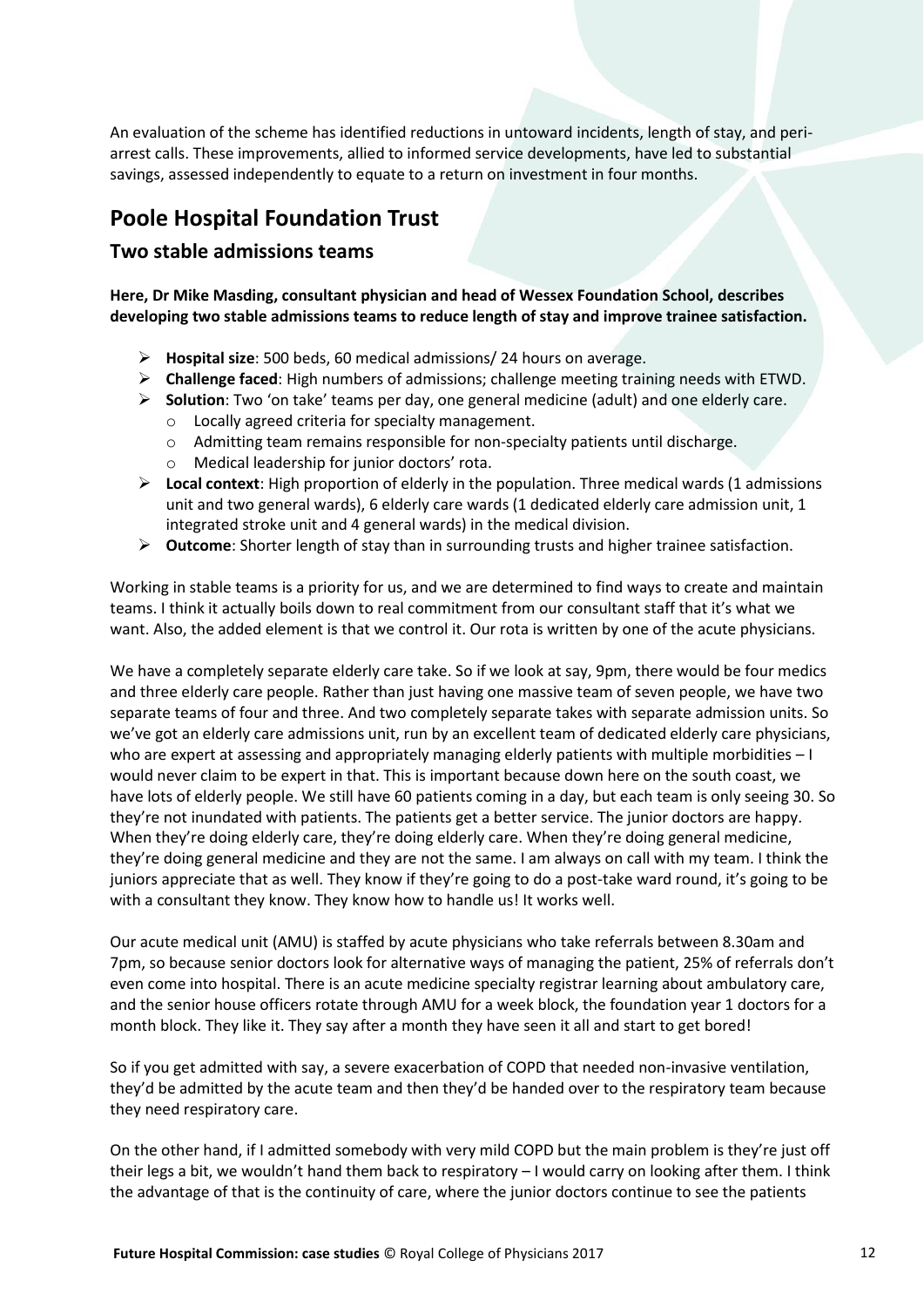they've admitted and see the improvement in them. I am sure it's better for the patient because they see a familiar face every morning.

Every year we have an away day, where we get away from work, to have some space to bash everything out for the next year really. So there will be gastroenterologists, respiratory guys, cardiologists, ourselves, acute physicians, acute senior nurses and everyone in the room to really work on how we are going to work it, the referral guidelines and everything. I think that that cohesiveness is crucially important – this culture at Poole is what makes it a special place to work.

# <span id="page-12-0"></span>**Portsmouth Hospitals NHS Trust**

## **Increased research and patient participation**

**In this Future Hospital Commission case study, Dr Anoop Chauhan (director of research at Portsmouth Hospitals NHS Trust) describes developing a 5-year research strategy to increase research at the trust and improve patient participation.**

- **Hospital size**: 1,200 beds
- **Challenge faced**: Pockets of research were carried out, but there was no research strategy.
- **Solution**: A 5-year research strategy was approved by the trust board, with funding from other organisations. Patients and clinicians were made aware of trials that could benefit patients. An online forum for research nurses was set up to share best practice and information on recruiting patients.
- **Outcome**: There has been a five-fold increase in the number of studies since 2009 (40 to 200), and a four-fold increase in the number of patients recruited (901 to 3,840).

Before 2009, Portsmouth Hospitals NHS Trust did not have a research strategy. There were pockets of research in various departments, but these were mainly driven by academic physicians. There were less than six research nurses and minimal funding – all the metrics were clinical.

Professor Anoop Chauhan, the director of research, remembers it was very difficult to convince the board of the importance of research. He notes, 'You can't just say it will increase knowledge. The other arguments are that engaging with research is a quality marker and not merely a choice. Research allows income generation from funders and from performance-related payments, such as from CQUIN. Research is also important to retain and develop a skilled consultant workforce, and is likely to facilitate innovation and quality improvement.'

He prepared a clear business case, which also outlined how the funding would trickle through to every department of the hospital, and convinced the chief executive of the merits.

In 2009, the trust board approved a 5-year research strategy at this trust. They initially obtained increased funding and support from commercial organisations and the National Institute for Health Research (NIHR), which was used to increase the size of the research office with more facilitators and research nurses. They then looked at the patient journey to identify where the opportunities were to engage with patients. One of the aims was to ensure that the right patient would know about the right trials within the trust and to foster this. Colleagues are now aware of other ongoing research and enrol patients on to those studies too. They also introduced clinical trials software and restructured their approval process. These measures have led to a five-fold increase in the number of studies since 2009 (40 to 200), and a four-fold increase in the number of patients recruited (901 to 3,840). They also now take less than 30 days to approve a study and are the best in the region, compared to 66 days before 2009.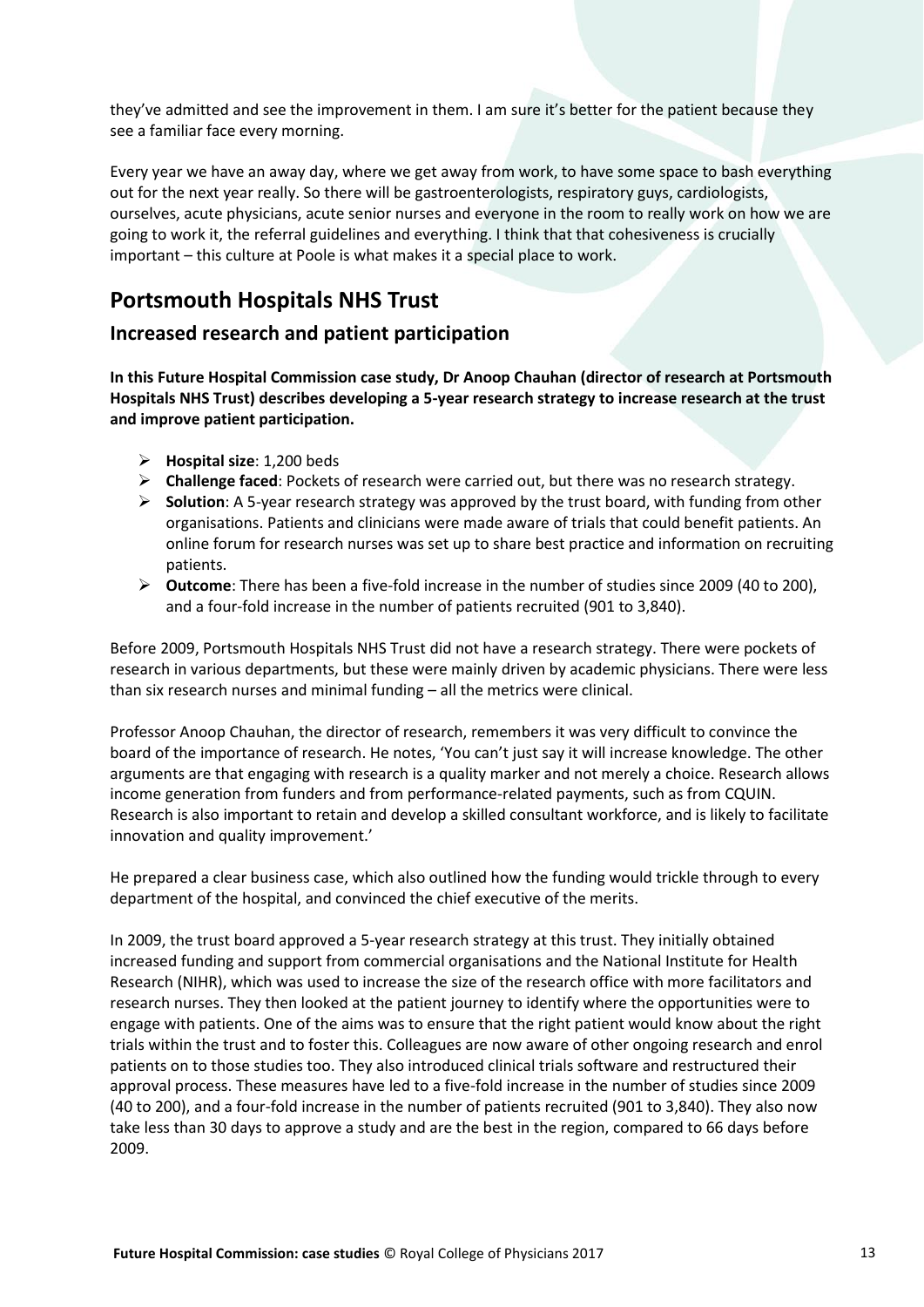In addition, a research nurse online forum was set up for the 60 nurses to share best practice and for recruitment. Such practice could, for example, include doing night shifts for a study recruiting asthma patients – because most emergency asthma admissions occur out-of-hours. Awards were introduced for the best research teams in the hospital and these are given for commercial, observational and interventional studies. A dedicated pharmacy team has been formed for clinical trials and there is extra funding for radiographers to participate in research.

Professor Chauhan's advice is that researchers should have a roadmap and know what they want to achieve. They need to make sure that board members will support them in the long-term. Their future plans at the trust now also extend into the community and he hopes to increase recruitment of patients into studies in joint clinics with GPs.

# <span id="page-13-0"></span>**Renal patient view**

#### **A service user's view:**

The overriding advantage of Renal Patient View (RPV) is being able to check my blood test results the morning after an appointment, without having to ring the hospital or wait until my next appointment. This is particularly useful at the moment as my kidney is reaching the end of its 'shelf-life', so my blood test results are even more significant in making decisions about my ongoing treatment and, added to advice from my consultant, will help me to decide when it would be appropriate to start dialysis.

The other huge advantage of RPV is that medical staff at other hospitals and clinics have access to my most recent blood test results and my current list of medication. Whilst on holiday, I suffered a deep vein thrombosis on the Isle of Wight and doctors at St Mary's Hospital were able to access and check my recent blood test history before prescribing warfarin.

#### *Renal community web-based access*

The renal community provides secure web-based access for patients with kidney disease to their test results and other information from their record, using Renal Patient View [\(www.renalpatientview.org\)](http://www.renalpatientview.org/). There is also a discussion forum and a section through which people can enter their own findings, eg blood pressure, weight.

- This service only costs £3.50 per patient per year and has 17,000 registered users, including the vast majority of people with end-stage kidney failure.
- An evaluation carried out in 2012, by Dr Felix Mukoro on behalf of NHS Kidney Care, reported that patients found it valuable in managing their condition.

#### **Further reading**

Renal Patient View: a system which provides patients online access to their test results. Final Evaluation Report. NHS Kidney Care.

# <span id="page-13-1"></span>**Royal Brompton and Harefield Hospital**

## **Telecraft**

#### **A Future Hospital Commission case study exploring telecraft - telemonitoring for heart failure and COPD/chronic respiratory disease patients**

- **Challenge faced**: Patients with severe cardiac or respiratory disease are troubled with frequent exacerbations, often requiring hospitalisation.
- **Solution:** The study is designed to see how best to use telemonitoring technology and the challenges of doing so.
- **Partners:** This is an NIHR CLAHRC funded study, in collaboration with West Middlesex University hospital and St George's University Hospital.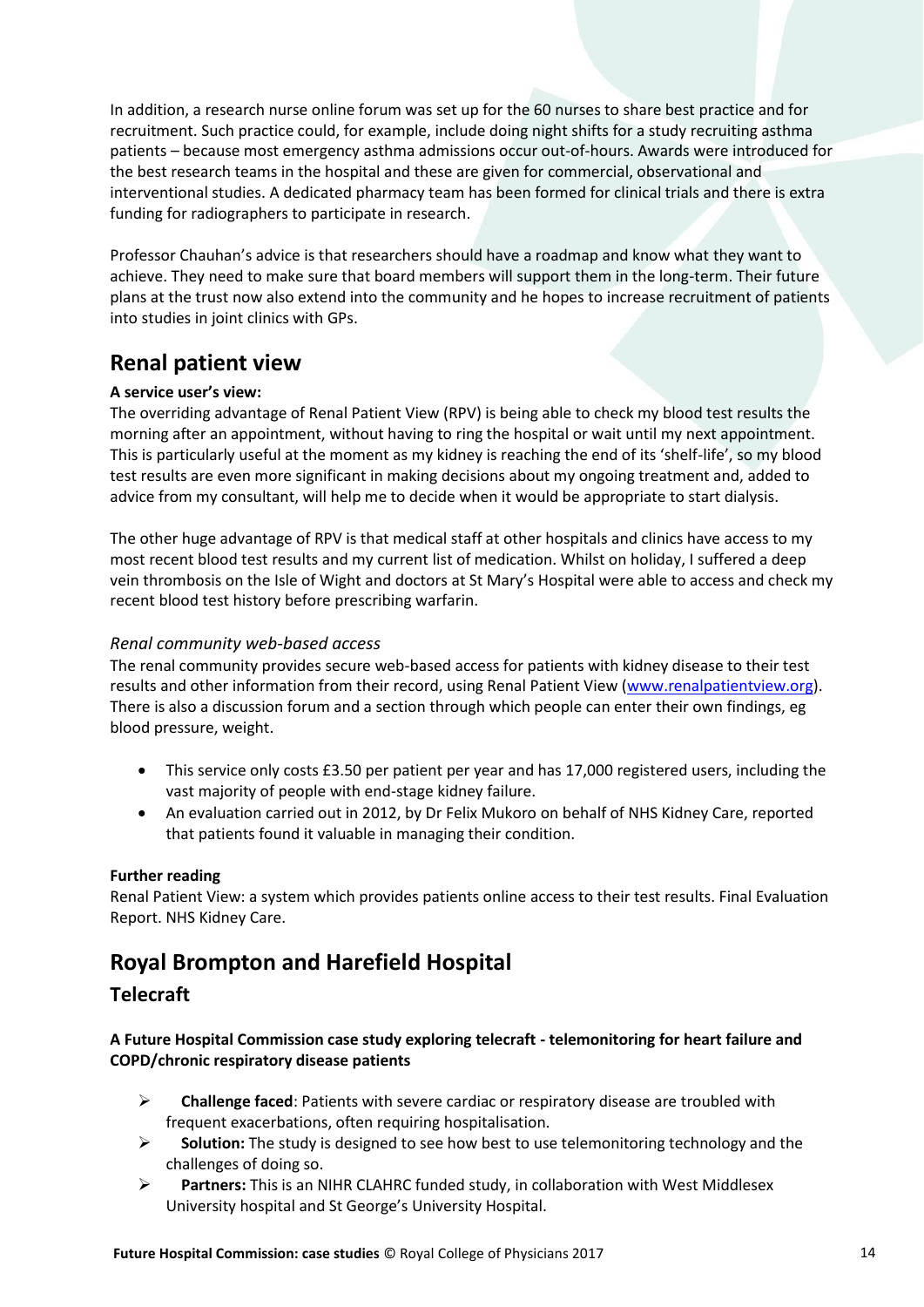- **Staffing:** Four members of the respiratory MDT are trained to read and respond to the monitoring. One consultant physician provides medical support
- **Outcomes:** The study has finished recruiting and results will be available from the end of 2013. The main outcomes include time to first exacerbation. Secondary outcomes include GP and ED visits, self-efficacy, compliance, and quality of life.

People use telemedicine, telehealth, telemonitoring, interchangeably. There is no point in just monitoring someone. Someone has to look at that data, understand it in the context of that patient, and advise them to complete the loop. We've been doing telehealth – using telemonitoring to provide remote consultation services.

We did a cross-over trial, 6 months in random order: telemonitoring or follow-up. The cross-over answers different questions because in the group that were controlled first, you have a good comparative period for 6 months and then you see the impact that telemonitoring has on a known baseline. For the other group that had telemonitoring first, I was very interested to see, having had telemonitoring for 6 months and taking it away, whether that enabled that group to identify their exacerbations earlier and had an educational benefit. That might apply especially perhaps when they are unstable or discharged from hospital and then you take it away and you give it to someone else and that could have a lot of economies of scale.

I think some misperceptions about telemonitoring are that it's complicated and patients will be worried by it, which might make them more aware of their own problems. I don't think that came across at all. Although the average age of patients is into their 70s, providing it's explained at the beginning patients get along fine. Some of the more socially isolated ones really quite liked having something there. If you have got a nice neighbour who looks after you, or a wife who prompts you by saying, 'I think you should start taking those antibiotics' and you have a network who support you, then that's all going to help reduce your admissions and make sure you're not lonely. But if you're isolated, you have high anxiety levels, and you panic when things are not right. Then it may be more helpful for you to have telemonitoring.

Most of the systems pose questions to the patient. You can have it through your mobile phone. We had a broadband system that just came to their television set. So all they have to do is turn on their television and it asks them a series of questions and they answer via their remote control. For example, for chronic obstructive pulmonary disease (COPD): 'Are you more breathless? Are you producing sputum? What colour is it?' You can see them change their medicines. We had oximetry for respiratory patients and for heart failure patients the weight, blood pressure and heart rate, which is more useful. The bigger barrier was actually the staff and worries about workload. The person who looks at that data and their knowledge of the patient are important. It's also how the patient is reacting to the person who deals with them. They're our patients shared with the GP, so it's a remote consultation, a tertiary model. How you present the data to the person who is scanning it in the morning is important. Our system is a kind of traffic light approach. For individual patients you enter normal bands of their fluctuation; if they are outside the normal bands it triggers and someone can just glance through, see the red light and go to that patient. If the patient didn't have the telemonitoring, they would have to decide whether to call the GP or not themselves. What we're sometimes doing is giving an extra level of care: 'You know you just said to me that you wanted to see how it went over the weekend and then maybe go and see the GP Monday, but I really think you need to see them today.' Or 'You know your GP gave you those medicines, well I think you should start them now.'

The advantage would be that, as a community matron or a respiratory nurse specialist responsible for 60 patients, if you had data on them and you just saw when you went in on a Monday morning that you had red lights on three, then they would be your priority that day. Having said that, one should caution that it may be that specific targeting of telehealth is required rather than assuming it will benefit most patients with chronic disorders. Although the Whole Systems Demonstrator trial showed a reduction in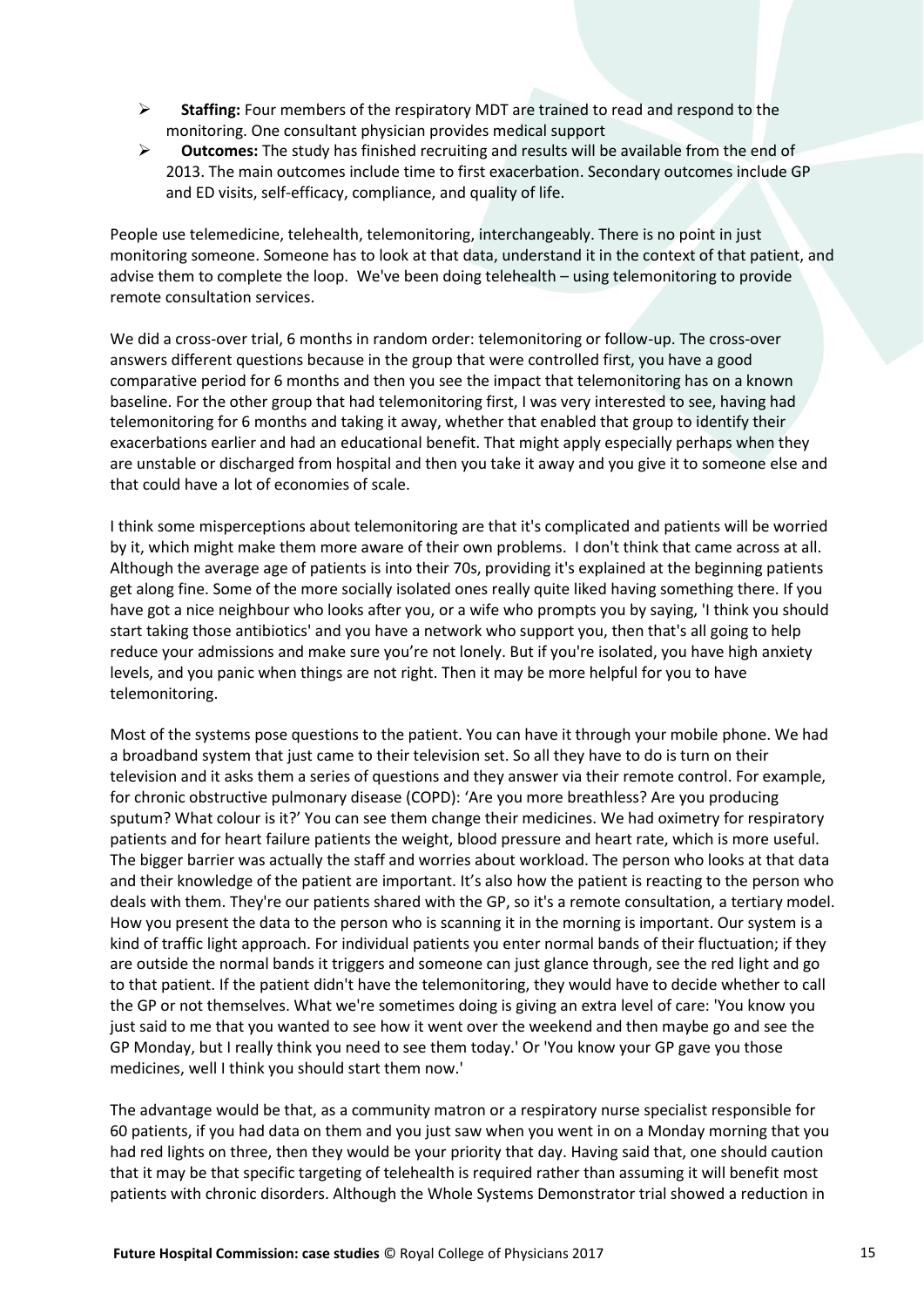emergency admissions and mortality, recent large multicentre trials in heart failure patients have not reproduced earlier findings of decreased admissions, and there is the risk of large volumes of data generating increased healthcare activity. In order to explore these aspects further we are about to start a sleep apnoea telemonitoring study. I am thinking we could get patients started on continuous positive airway pressure, follow them from the beginning, and when they are settled we take the telemonitoring off and give it to other people. You start to think of other groups where it would be particularly relevant. I'm thinking about our motor neurone disease patients. As they get more poorly and housebound and weak, the less likely they are to come up to the clinic but that's where clinically telehealth would be quite relevant.

# <span id="page-15-0"></span>**Queen Elizabeth Hospital Gateshead**

## **Dual care ward**

**A Future Health Commission interview with consultant psychiatrist Dr Catherine Kirkley, about dual care wards.**

- **Hospital size**: 500 beds
- **Solution**: Dual care ward, initially staffed by RMNs and RGNs , now mainly RGNs with specific skills. Joint psychiatric and geriatric input.
- **Local context**: Older people's mental health services are part of the acute trust.
- **Partners**: Community mental health team, mental health team supporting nursing homes.
- **Staffing**: 1.5 whole time equivalent (WTE) geriatricians. 0.7 WTE consultant psychiatrist. Two band 6 and two band 7 psychiatric nurse specialists as part of the psychiatric liaison service 7 days a week (not exclusively for the dual care ward).
- **Outcome**: Minimal resort to artificial feeding or hydration. Calm management of agitation and aggression in patients with dementia and delirium. Better care options for patients who are physically unwell and have severe mental illness.

One of the key things is having staff with the right attitude. The staff on the dual-care ward see people with mental health problems as their kind of person – that's who they're there to look after. They think that these patients shouldn't be moved somewhere else. I think that's the real strength of the ward. Initially we had a more even mixture of (registered general nurses (RGNs) and registered mental health nurses (RMNs) but recruitment of RMNs was difficult. So now we have mainly RGNs. However, we are aiming for dual care nurses. We start with RGNs with the right attitude, and then build in mental health training. The mental health liaison team has a big presence on the ward so at least one of us is there every day assessing patients and supporting the team. The nurses do a fantastic job and a job that's a lot harder than I think it is on a lot of other wards. It should be recognised that they're a specialist service doing a specialist, difficult job.

They focus on nutrition. The basic care is fantastic. The housekeepers are amazing. One of them comes in early every day to make sure that she knows what everybody will eat. The hospital stopped providing cooked breakfast a little while ago, but the ward manager noticed that is the meal that most patients always seem to eat, so they got it restarted. The nurses and healthcare assistants make sure that everyone who needs help with eating is given it. Sometimes I'll move a patient from another ward who is not eating, because I'll know the staff on this ward will make sure that they'll eat. We very rarely need to use other methods just because of the skills of the staff.

Patients are allowed to wander freely around the ward; they aren't told to sit down all the time. It helps to reduce the triggers for aggression and it feels calmer. With elderly mental health services being in the same trust we've got great connections with our geriatricians which is a real bonus. This also means that we can move patients quite freely between mental health beds and the dual care ward.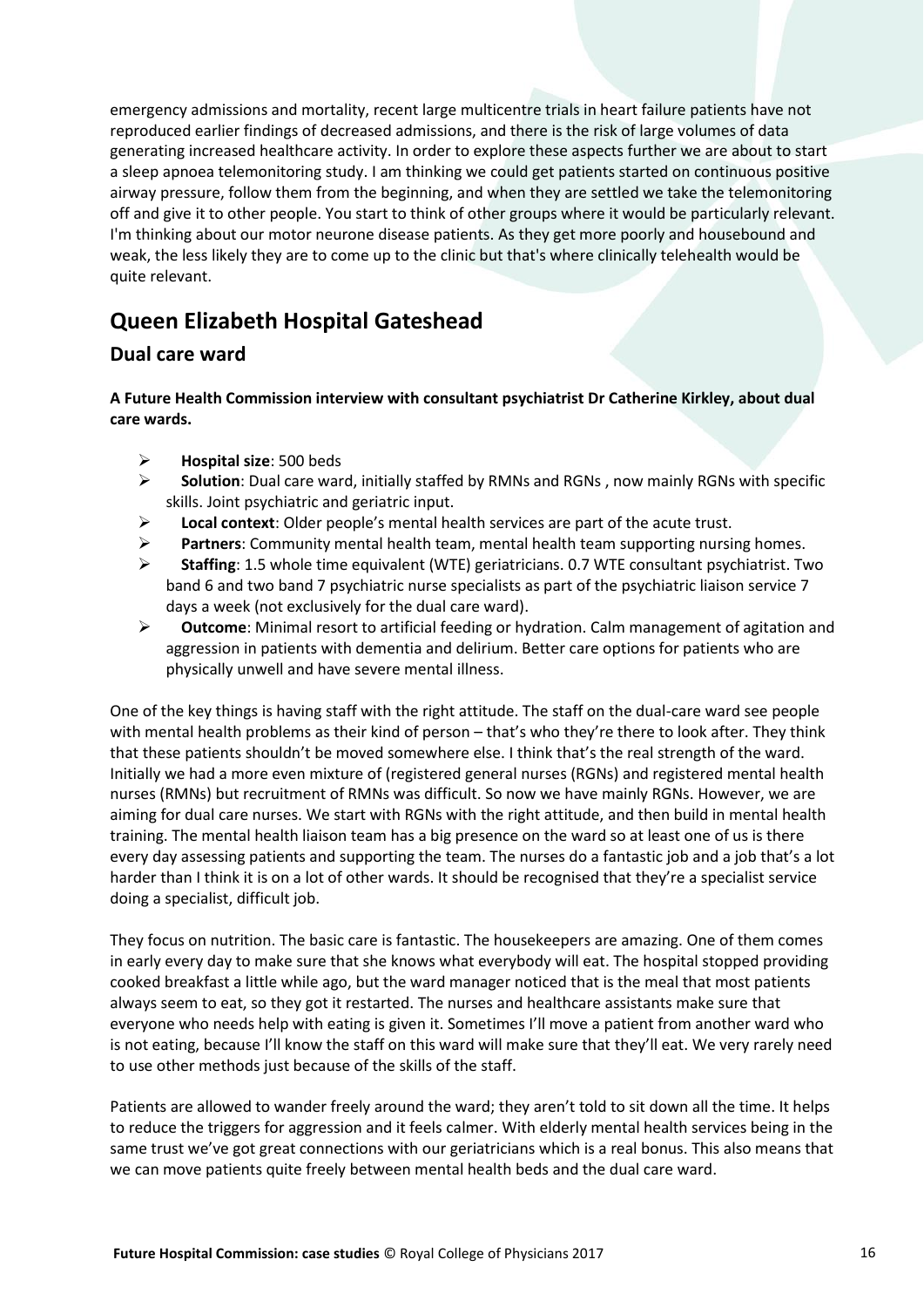We don't just take patients with dementia. We have looked after patients with severe mental health issues who have become physically unwell to ensure they get access to both skill sets. For example, when we have had patients who had had very disturbed behaviour on the mental health wards, and become physically unwell, we can bring them up to our ward and, despite the challenging behaviour, we can cope with that and look after them.

The older people's psychiatric liaison team have recently started working 7 days a week which can be challenging with the numbers of staff that we have got, but it has meant that we have been able to identify patients most suitable for the dual care ward. We're also doing a lot of work on dementia in the hospital. All wards need to be able to manage straightforward dementia and delirium in patients who are physically unwell. The dual care ward should be for the patients who are more agitated, who are very complex and physically unwell or patients with severe mental health needs who have specific needs. I think it's really good that we haven't got strict admission criteria and we have that flexibility to have different kinds of patients there, depending on what they need.

# <span id="page-16-0"></span>**University Hospitals Birmingham NHS Foundation Trust**

## **Performance monitoring on wards**

**Patient Information and Communications System (PICS), was developed in-house at the University Hospitals Birmingham NHS Foundations Trust and is now available on every inpatient ward.**

- **Challenge faced**: to find a means of monitoring patient care that will flag up problems early.
- **Solution**: Patient Information and Communications System (PICS) monitors measures like infection levels after surgery; falls; drug doses; bedsores. A traffic light system shows improvements or falls in performance levels.
- **Outcome**: PICS is available on every ward at the trust and enables senior managers to address problems quickly.

It looks like a complex car dashboard, with needles on the dial monitoring performance on measures such as infection levels following surgery and falls by frail patients. The timing of drug doses is recorded, as is the diagnosis and treatment of bedsores – an indicator of neglect. A dial registers green to show that performance is getting better. A fall in efficiency (benchmarked against comparable wards and recent performance) earns a red or amber rating. All of this – and the response of the ward sister and matron – shows up on senior managers' own dashboards, allowing them to chase up lapses quickly.

The system also irons out the mistakes which arise from staff misreading handwriting, a common cause of wrong dosages as clinicians can use lightweight Motion C5 handheld data input devices at the patients' bedside. Barcode scanners within the C5 mean that the trust will also be able to identify patients before drugs are administered.

# <span id="page-16-1"></span>**University Hospitals Nottingham**

## **Acute medical geriatrician**

**This Future Hospital Commission case study interview is with Dr David Seddon, consultant geriatrician at University Hospitals Nottingham.**

- **Hospital size**: Acute take 100 patients a day.
- **Challenge** faced: Large unselected medical takes with increasing numbers of frail older people.
- **Solution**: Consultant geriatrician review for identified frail older people admitted, to facilitate discharge and formulate a rapid admission plan.
- **Local context**: The geriatric department provides input on 2 sites, with all beds on 1 site and includes 2 community geriatricians.